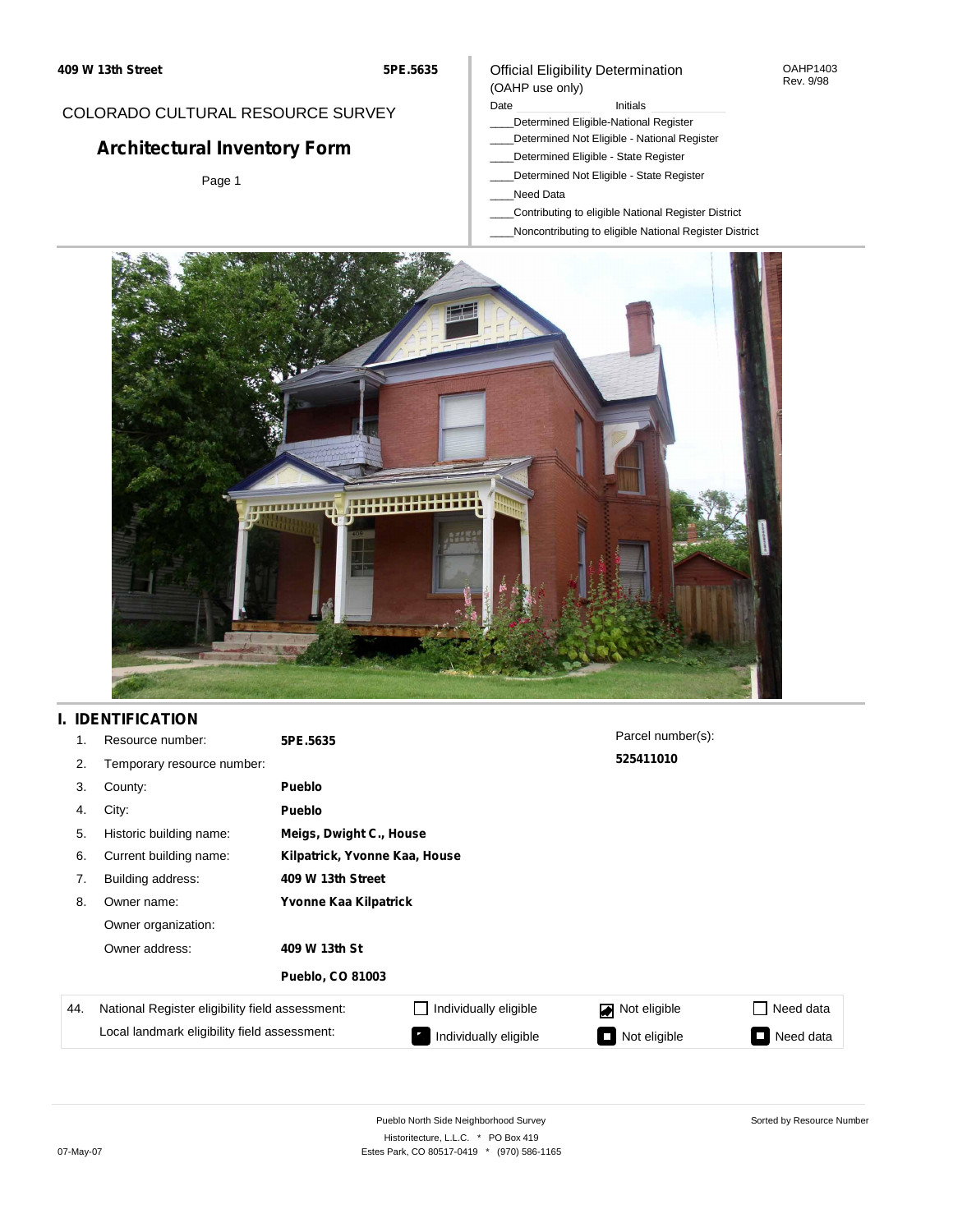Sorted by Resource Number

## **Architectural Inventory Form**

Page 2

### **II. GEOGRAPHIC INFORMATION**

| 9.  | P.M.       | 6th<br>Township:<br><b>20S</b><br>Range: |                     |    | 65W |                                      |  |                         |     |    |           |           |                   |  |         |
|-----|------------|------------------------------------------|---------------------|----|-----|--------------------------------------|--|-------------------------|-----|----|-----------|-----------|-------------------|--|---------|
|     |            | SE                                       | 1/4                 | of | NE  | 1/4                                  |  | of NW                   | 1/4 | of | <b>SE</b> | 1/4       | of Section        |  | 25      |
| 10. |            |                                          | UTM reference zone: |    | 13  |                                      |  |                         |     |    |           |           |                   |  |         |
|     | Easting:   |                                          |                     |    |     | 533930                               |  |                         |     |    |           | Northing: |                   |  | 4236641 |
| 11. |            |                                          | USGS quad name:     |    |     |                                      |  | <b>Northeast Pueblo</b> |     |    |           | Scale:    |                   |  | 7.5     |
|     | Year:      |                                          |                     |    |     | 1961 (Photorevised 1970 and<br>1974) |  |                         |     |    |           |           |                   |  |         |
| 12. | $Lot(s)$ : |                                          |                     |    |     | <b>Lot 12: Block 25</b>              |  |                         |     |    |           |           |                   |  |         |
|     | Addition:  |                                          |                     |    |     | <b>County Addition</b>               |  |                         |     |    |           |           | Year of addition: |  | 1869    |

13. Boundary description and justification:

The boundary, as described above, contains but does not exceed the land historically associated with this property.

П Metes and bounds exist:

### **III. ARCHITECTURAL DESCRIPTION**

| 14. | Building plan (footprint, shape):    | <b>Irregular Plan</b>                         |                       |
|-----|--------------------------------------|-----------------------------------------------|-----------------------|
|     | Other building plan descriptions:    |                                               |                       |
| 15. | Dimensions in feet (length x width): | 1,062 square feet                             |                       |
| 16. | Number of stories:                   | $\mathbf{2}$                                  |                       |
| 17. | Primary external wall material(s):   | <b>Brick</b><br><b>Wood/Horizontal Siding</b> | Other wall materials: |
| 18. | Roof configuration:                  | Hipped Roof/Gable-on-hip Roof                 |                       |
|     | Other roof configurations:           |                                               |                       |
| 19. | Primary external roof material:      | <b>Asphalt Roof/Composition Roof</b>          |                       |
|     | Other roof materials:                |                                               |                       |
| 20. | Special features:                    | Fence                                         |                       |
|     |                                      | <b>Balcony</b>                                |                       |
|     |                                      | Chimney                                       |                       |
|     |                                      | Porch                                         |                       |
|     |                                      | <b>Ornamentation/Decorative Shingles</b>      |                       |
|     |                                      | <b>Window/Segmental Arch</b>                  |                       |

21. General architectural description:

Oriented to the south, this house rests on a buff-colored, rock-faced sandstone foundation arranged as coursed ashlar. A red, pressed-brick veneer, with thin, red mortar, clads the exterior walls. False half-timbering, over horizontal wood siding, covers the south-facing gable. A large, 2-story canted bay protrudes beneath its own gabled roof from near the center of the east elevation. An engaged hearth and chimney consume the easternmost portion of the bay. Covering the gable over the bay are lavender-painted, variegated wood shingles. Enormous brackets, framing a sunburst pattern, rest on hung sandstone ledges and support the gable over the canted portions of the bay. Windows are generally 1-over-1-light, double-hung sash, with lavender-painted wood frames. They generally open between rough-faced, pink sandstone sills and flat arches. Windows in either face of the southeast-facing corner have corbelled cornices above them. A shed-roofed porch spans much of the front (south) façade. It features simple, white-painted, square supports with yellow-painted latticework friezes between them. A pediment protrudes above the porch roof on its western side. A yellow-painted sunburst pattern covers the face of the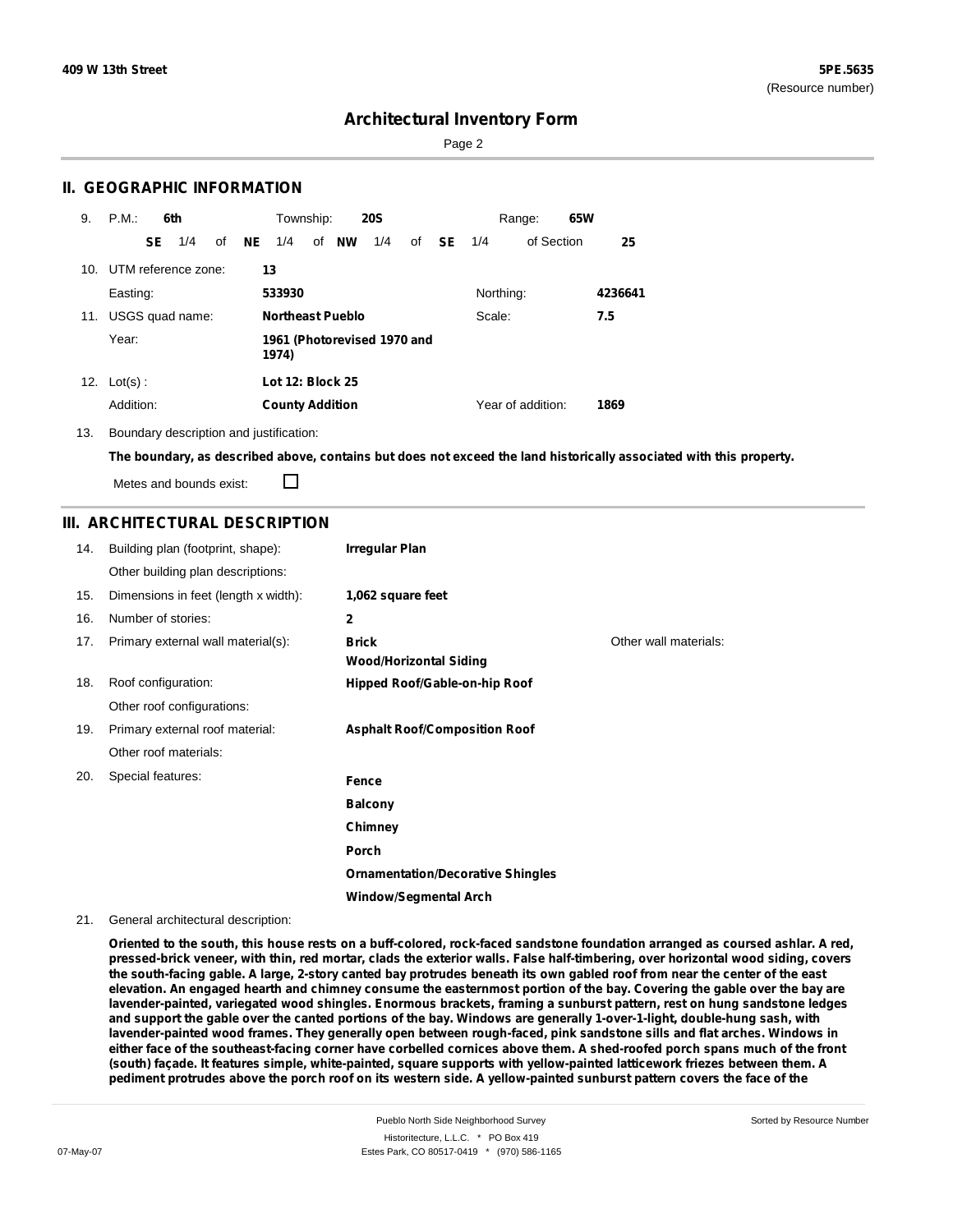Sorted by Resource Number

## **Architectural Inventory Form**

Page 3

pediment. At its bottom corners are heavy, yellow-painted scrolled brackets. Approaching the porch, beneath the pediment, are 3 concrete steps. The principal doorway opens on the west side of the asymmetrical facade. It is a paneled, 1-light, glass-inwood-frame door, painted white. It opens behind a white-painted, wood-frame storm door. A stained-glass transom is above the door. Another doorway opens above this one, in the second story. It provides access to a small, covered balcony above the porch. This balcony features a smaller pediment on turned, lavender-painted supports. It has a kneewall covered in variegated, purple-painted wood shingles. An integral porch within the northwest corner has been enclosed with white, horizontal, wooden composition siding. A 3-panel, 4-light, glass-in-wood-frame door opens on the porch's north elevation. An identical door opens on the east end of the rear (north) elevation. Gray, interlocking asphalt shingles cover the main, gable-on-hip roof and all other **porch roofs. Lavender-painted wood soffit and purple-painted wood fascia, with projecting cornice, box the eaves.**

22. Architectural style:

**Late Victorian/Edwardian** 

Other architectural styles:

Building type:

23. Landscape or special setting features:

This property is located on terrain sloping downward from north to south, with an elevation of around 4,700 feet above mean sea level. The neighborhood features modest, one- and two-story houses. Most of the houses here have an unusually shallow setback from West 13th Street, the busy, principal east-west thoroughfare through this area. This property is situated on the north side of West 13th Street, between 405-407 West 13th Street to the east and 411 West 13th Street to the west. A planted**grass yard, with mature landscaping, surrounds the house. Encircling the backyard is a wood privacy fence.**

- 24. Associated buildings, features or objects:
	- 1 : Type: **Garage**

### **IV. ARCHITECTURAL HISTORY**

| 25. | Date of Construction:  | Estimate:              | 1890                             | Actual:                                                                                                                                                 |
|-----|------------------------|------------------------|----------------------------------|---------------------------------------------------------------------------------------------------------------------------------------------------------|
|     | Source of Information: |                        |                                  | Sanborn Fire Insurance Maps (for Pueblo, Colorado). New York: Sanborn Map and<br>Publishing Co., 1883, 1886, 1889, 1893, 1904-05, 1904-51, and 1904-52. |
| 26. | Architect:             | unknown                |                                  |                                                                                                                                                         |
|     | Source of information: |                        |                                  |                                                                                                                                                         |
| 27. | Builder:               | unknown                |                                  |                                                                                                                                                         |
|     | Source of information: |                        |                                  |                                                                                                                                                         |
| 28. | Original Owner:        | <b>Dwight C. Meigs</b> |                                  |                                                                                                                                                         |
|     | Source of information: |                        | Co. consulted 1886 through 2003. | Pueblo City Directory. Pueblo, Co.; Salt Lake City; Kansas City, Mo.; and others: R.L. Polk &                                                           |

29. Construction history:

According to Pueblo County Tax Assessor records, this building was constructed in 1900. However it appears on an 1893 Sanborn map. This house has not been significantly altered since its construction. The garage is of recent vintage, constructed **after the period of significance (after 1955).**

30. Location: **original** Date of move(s):

### **V. HISTORICAL ASSOCIATIONS**

|     | 31. Original use(s): | <b>Single Dwelling</b> |
|-----|----------------------|------------------------|
| 32. | Intermediate use(s): | <b>Single Dwelling</b> |
| 33. | Current use(s):      | <b>Single Dwelling</b> |

Pueblo North Side Neighborhood Survey Historitecture, L.L.C. \* PO Box 419 07-May-07 Estes Park, CO 80517-0419 \* (970) 586-1165

Describe: **A single-car garage is located on the northeast corner of the property. Oriented to the north, the building rests on a concrete slab. Brown-red-painted, horizontal wood siding clads the exterior walls. Dominating the front (north) façade is a 16-panel, steel, overhead-retractable garage door, painted white. Gray-green asphalt shingles cover the front-gabled roof, and the rafter ends are exposed.**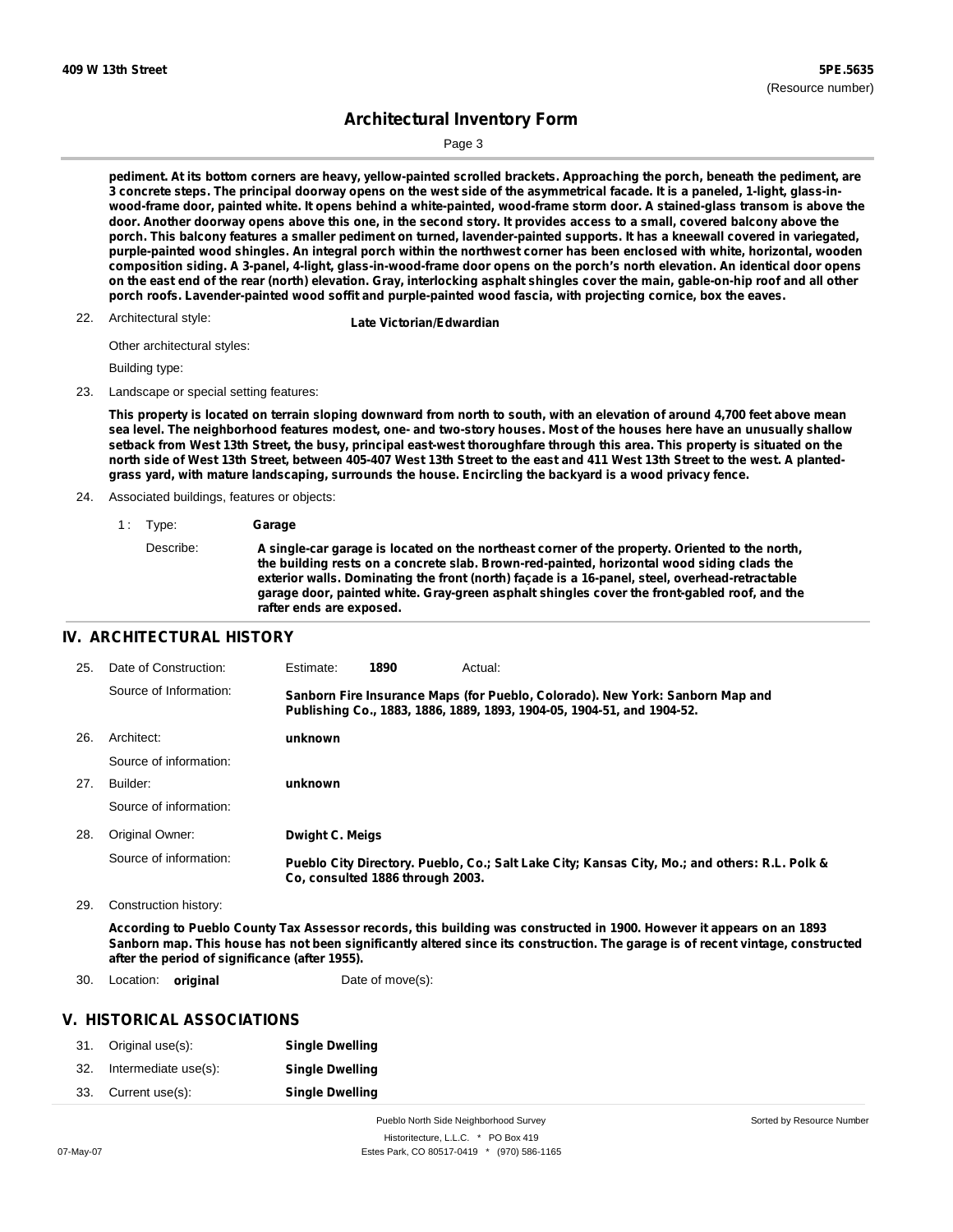Page 4

**Single Dwelling**

**residence** Site type(s): 34.

35. Historical background:

The first owner and resident of this house, completed around 1890, was Dwight C. Meigs, assistant cashier for the Pueblo Savings Bank. He resided here with sisters Isabelle and Anna S. Meigs. Sometime after 1914, Dwight Meigs moved to Denver. At that time, Anna and Isabelle moved to 215 West 11th Street. In 1919 the resident was M. W. Whitlow. Living here in 1925 was **L.J. Nathan.**

Around 1930, James Haller Risley purchased this property and resided here. He served as superintendent of Pueblo County School District No. 1 for a quarter of a century. Risley retired in 1946 and, shortly before that, moved to 314 West 18th Street. With his wife, Anna, James Risley had two daughters, Kathryn McCafferty and Virginia Bagnall. He died in February 1953.

Around 1950, Norman A. Miller purchased this lot and resided in the house. He remained here through at least 1960. Amelia Naomi Sears purchased the property in 1981, selling it to Catherine A. Bevans in 1986. Less than a year later, Bevans sold it to William R. Potestio. In 1989, Kenneth F. Greensweight purchased the property from the Otero Savings and Loan Association. Janet Greensweight sold the house and lot to Yvonne Kaa Kilpatrick, the current owner and resident, in 1996.

Sources of information: 36.

**Pueblo County Office of Tax Assessor. Property information card [internet].**

**Pueblo City Directory. Pueblo, Co.; Salt Lake City; Kansas City, Mo.; and others: R.L. Polk & Co, consulted 1886 through 2003.**

**Sanborn Fire Insurance Maps (for Pueblo, Colorado). New York: Sanborn Map and Publishing Co., 1883, 1886, 1889, 1893, 1904-05, 1904-51, and 1904-52.**

**"Risley (James Haller)" [obituary]. Pueblo Chieftain, 3 February 1953, p. 3.**

**"Meigs (Isabelle)" [obituary]. Pueblo Chieftain, 29 February 1928, p. 4.**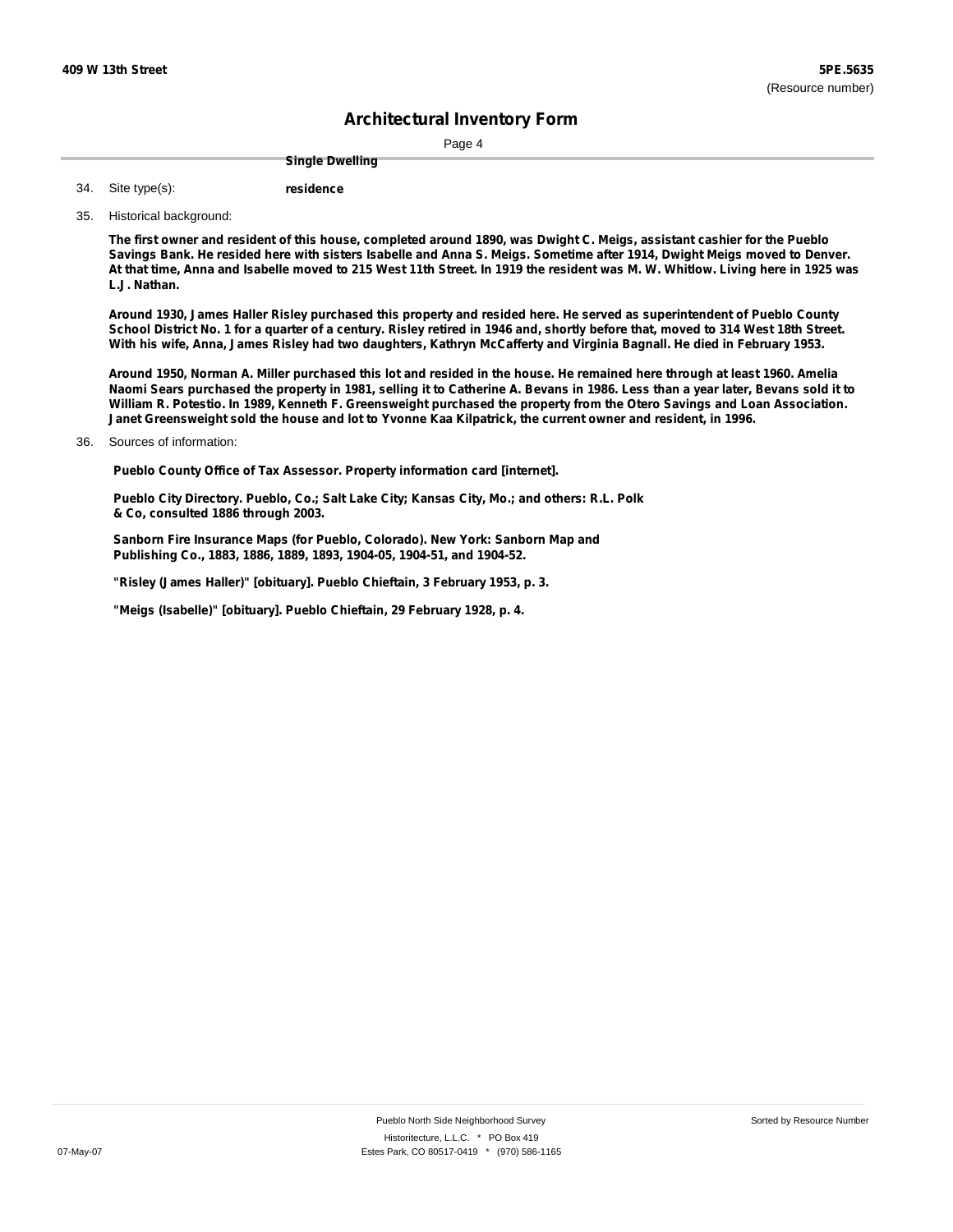÷

Sorted by Resource Number

# **Architectural Inventory Form**

Page 5

|     | <b>VI. SIGNIFICANCE</b>                                                                                                                                                                                                                                                                                                  |                                                                                                                                                                                                                                                                                                                                                                                                                                                                                                                                                                                                                                                                                                                                                                                                                                                                                                                                                                                                                                                                                                                                                                                                                                                                                                                                                                                                                                                                                                                                                                                                         |  |  |  |  |  |  |
|-----|--------------------------------------------------------------------------------------------------------------------------------------------------------------------------------------------------------------------------------------------------------------------------------------------------------------------------|---------------------------------------------------------------------------------------------------------------------------------------------------------------------------------------------------------------------------------------------------------------------------------------------------------------------------------------------------------------------------------------------------------------------------------------------------------------------------------------------------------------------------------------------------------------------------------------------------------------------------------------------------------------------------------------------------------------------------------------------------------------------------------------------------------------------------------------------------------------------------------------------------------------------------------------------------------------------------------------------------------------------------------------------------------------------------------------------------------------------------------------------------------------------------------------------------------------------------------------------------------------------------------------------------------------------------------------------------------------------------------------------------------------------------------------------------------------------------------------------------------------------------------------------------------------------------------------------------------|--|--|--|--|--|--|
| 37. | Local landmark designation:                                                                                                                                                                                                                                                                                              | Yes $\Box$<br>No.<br>$\mathbf{F}$                                                                                                                                                                                                                                                                                                                                                                                                                                                                                                                                                                                                                                                                                                                                                                                                                                                                                                                                                                                                                                                                                                                                                                                                                                                                                                                                                                                                                                                                                                                                                                       |  |  |  |  |  |  |
|     | Designation authority:                                                                                                                                                                                                                                                                                                   |                                                                                                                                                                                                                                                                                                                                                                                                                                                                                                                                                                                                                                                                                                                                                                                                                                                                                                                                                                                                                                                                                                                                                                                                                                                                                                                                                                                                                                                                                                                                                                                                         |  |  |  |  |  |  |
|     | Date of designation:                                                                                                                                                                                                                                                                                                     |                                                                                                                                                                                                                                                                                                                                                                                                                                                                                                                                                                                                                                                                                                                                                                                                                                                                                                                                                                                                                                                                                                                                                                                                                                                                                                                                                                                                                                                                                                                                                                                                         |  |  |  |  |  |  |
| 38. | Applicable National Register criteria:                                                                                                                                                                                                                                                                                   |                                                                                                                                                                                                                                                                                                                                                                                                                                                                                                                                                                                                                                                                                                                                                                                                                                                                                                                                                                                                                                                                                                                                                                                                                                                                                                                                                                                                                                                                                                                                                                                                         |  |  |  |  |  |  |
|     | $\Box$<br>◙<br><b>Pueblo Standards for Designation:</b><br><u>1a. History</u><br>$\overline{\phantom{a}}$ .<br><u>1b. History</u><br>$\Box$<br>1c. History<br>$\Box$<br>2a. Architecture<br>$\Box$<br>2b. Architecture<br>$\mathcal{L}_{\mathcal{A}}$<br>2c. Architecture<br>О<br>2d. Architecture<br>О<br>3a. Geography | A. Associated with events that have made a significant contribution to the broad pattern of our history.<br>B. Associated with the lives of persons significant in our past.<br>C. Embodies the distinctive characteristics of a type, period, or method of construction, or represents the work<br>of a master, or that possess high artistic values, or represents a significant and distinguished entity whose<br>components may lack individual distinction.<br>D. Has yielded, or may be likely to yield, information important in history or prehistory.<br>Qualifies under Criteria Considerations A through G (see manual).<br>Does not meet any of the above National Register criteria.<br>Have direct association with the historical development of the city, state, or nation; or<br>Be the site of a significant historic event; or<br>Have direct and substantial association with a person or group of persons who had influence on society.<br>Embody distinguishing characteristics of an architectural style or type; or<br>Be a significant example of the work of a recognized architect or master builder, or<br>Contain elements of architectural design, engineering, materials, craftsmanship, or artistic merit which represent a<br>significant or influential innovation;<br>Portray the environment of a group of people or physical development of an area of the city in an era of history<br>characterized by a distinctive architectural style.<br>Have a prominent location or be an established, familiar, and orienting visual feature of the contemporary city, or |  |  |  |  |  |  |
|     | 3b. Geography                                                                                                                                                                                                                                                                                                            |                                                                                                                                                                                                                                                                                                                                                                                                                                                                                                                                                                                                                                                                                                                                                                                                                                                                                                                                                                                                                                                                                                                                                                                                                                                                                                                                                                                                                                                                                                                                                                                                         |  |  |  |  |  |  |
|     | or rarity; or                                                                                                                                                                                                                                                                                                            | Promote understanding and appreciation of Pueblo's environment by means of distinctive physical characteristics                                                                                                                                                                                                                                                                                                                                                                                                                                                                                                                                                                                                                                                                                                                                                                                                                                                                                                                                                                                                                                                                                                                                                                                                                                                                                                                                                                                                                                                                                         |  |  |  |  |  |  |
|     | 3c. Geography                                                                                                                                                                                                                                                                                                            |                                                                                                                                                                                                                                                                                                                                                                                                                                                                                                                                                                                                                                                                                                                                                                                                                                                                                                                                                                                                                                                                                                                                                                                                                                                                                                                                                                                                                                                                                                                                                                                                         |  |  |  |  |  |  |
|     | $\Box$                                                                                                                                                                                                                                                                                                                   | Make a special contribution to Pueblo's distinctive character.                                                                                                                                                                                                                                                                                                                                                                                                                                                                                                                                                                                                                                                                                                                                                                                                                                                                                                                                                                                                                                                                                                                                                                                                                                                                                                                                                                                                                                                                                                                                          |  |  |  |  |  |  |
|     | Not Applicable                                                                                                                                                                                                                                                                                                           |                                                                                                                                                                                                                                                                                                                                                                                                                                                                                                                                                                                                                                                                                                                                                                                                                                                                                                                                                                                                                                                                                                                                                                                                                                                                                                                                                                                                                                                                                                                                                                                                         |  |  |  |  |  |  |
|     | П                                                                                                                                                                                                                                                                                                                        | Does not meet any of the above Pueblo landmark criteria.                                                                                                                                                                                                                                                                                                                                                                                                                                                                                                                                                                                                                                                                                                                                                                                                                                                                                                                                                                                                                                                                                                                                                                                                                                                                                                                                                                                                                                                                                                                                                |  |  |  |  |  |  |
| 39. | Area(s) of Significance:                                                                                                                                                                                                                                                                                                 | <b>Architecture</b>                                                                                                                                                                                                                                                                                                                                                                                                                                                                                                                                                                                                                                                                                                                                                                                                                                                                                                                                                                                                                                                                                                                                                                                                                                                                                                                                                                                                                                                                                                                                                                                     |  |  |  |  |  |  |
| 40. | Period of Significance:                                                                                                                                                                                                                                                                                                  | ca. 1890                                                                                                                                                                                                                                                                                                                                                                                                                                                                                                                                                                                                                                                                                                                                                                                                                                                                                                                                                                                                                                                                                                                                                                                                                                                                                                                                                                                                                                                                                                                                                                                                |  |  |  |  |  |  |
| 41. | National:<br>Level of significance:<br>State<br>Local<br>n                                                                                                                                                                                                                                                               |                                                                                                                                                                                                                                                                                                                                                                                                                                                                                                                                                                                                                                                                                                                                                                                                                                                                                                                                                                                                                                                                                                                                                                                                                                                                                                                                                                                                                                                                                                                                                                                                         |  |  |  |  |  |  |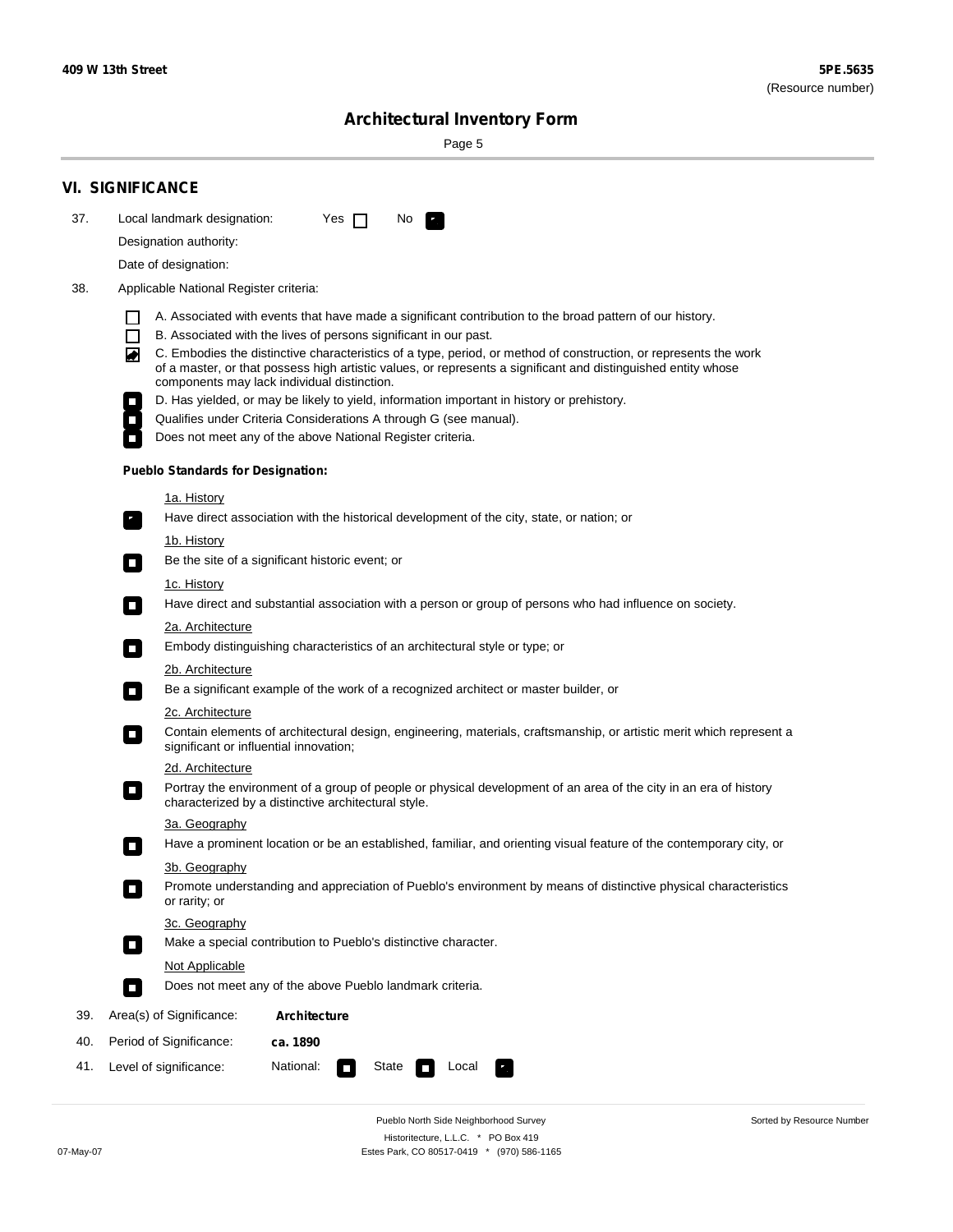Page 6

### 42. Statement of significance:

This property is historically significant under Pueblo Local Landmark criterion 1A for its association with the development of **Pueblo's North Side Neighborhood, when more architecturally sophisticated buildings like this one joined the smaller,** plainer dwellings originally constructed here. It is also associated with Pueblo's professional middle class, which largely settled in the neighborhood. As well, the house is architecturally significant under National Register criterion C (Pueblo Local Landmark criterion 2A) as an intact example of the Edwardian style. However, the levels of architectural and historical significance, combined with physical integrity, are not to the extent that this property would qualify for individual listing in the National Register of Historic Places or the Colorado State Register of Historic Properties. However, because of its high integrity, it should be considered individually eligible as a City of Pueblo Landmark. It is most likely a contributing resource **within any potential historic district.**

43. Assessment of historic physical integrity related to significance:

Constructed around 1890, this house exhibits a high level of physical integrity relative to the seven aspects of integrity as defined by the National Park Service and the Colorado Historical Society: location, setting, design, materials, workmanship, feeling, and association. This house has not been significantly altered since its construction. The building retains sufficient **physical integrity to convey its significance.**

### **VII. NATIONAL REGISTER ELIGIBILITY ASSESSMENT**

44. National Register eligibility field assessment: Local landmark eligibility field assessment:

**Individually eligible Not eligible** Not eligible **Need data**  $\blacksquare$  Individually eligible  $\blacksquare$  Not eligible  $\blacksquare$  Need data No IT.

> Yes Yes

No

 $No$   $M/A$ 

N/A

45. Is there National Register district potential? Yes ◚

**Pueblo's North Side Neighborhood represents the evolution of the city's professional middle and upper classes. Its diversity of architectural styles and forms directly represents the city's changing economic and cultural climates. As well, the neighborhood is distinctive because it appears to have evolved independently of the area's dominant industry, steel manufacturing.** Discuss:

If there is National Register district potential, is this building contributing:

If the building is in existing National Register district, is it contributing: 46.

### **VIII. RECORDING INFORMATION**

| 47. | Photograph numbers): | <b>CD-ROM Photo Disc: North Side Photos</b><br>File Name(s): 13thstw409                                                       |
|-----|----------------------|-------------------------------------------------------------------------------------------------------------------------------|
|     | Negatives filed at:  | <b>Special Collections</b><br><b>Robert Hoag Rawlings Public Library</b><br>100 East Abriendo Avenue<br>Pueblo, CO 81004-4290 |
| 48. | Report title:        | <b>Pueblo North Side Neighborhood Survey</b>                                                                                  |
| 49. | $Date(s)$ :          | 06/21/05                                                                                                                      |
| 50. | Recorder(s):         | <b>Adam Thomas</b>                                                                                                            |
| 51. | Organization:        | Historitecture, L.L.C.                                                                                                        |
| 52. | Address:             | <b>PO Box 419</b>                                                                                                             |
|     |                      | Estes Park, CO 80517-0419                                                                                                     |
| 53. | Phone number(s):     | (970) 586-1165                                                                                                                |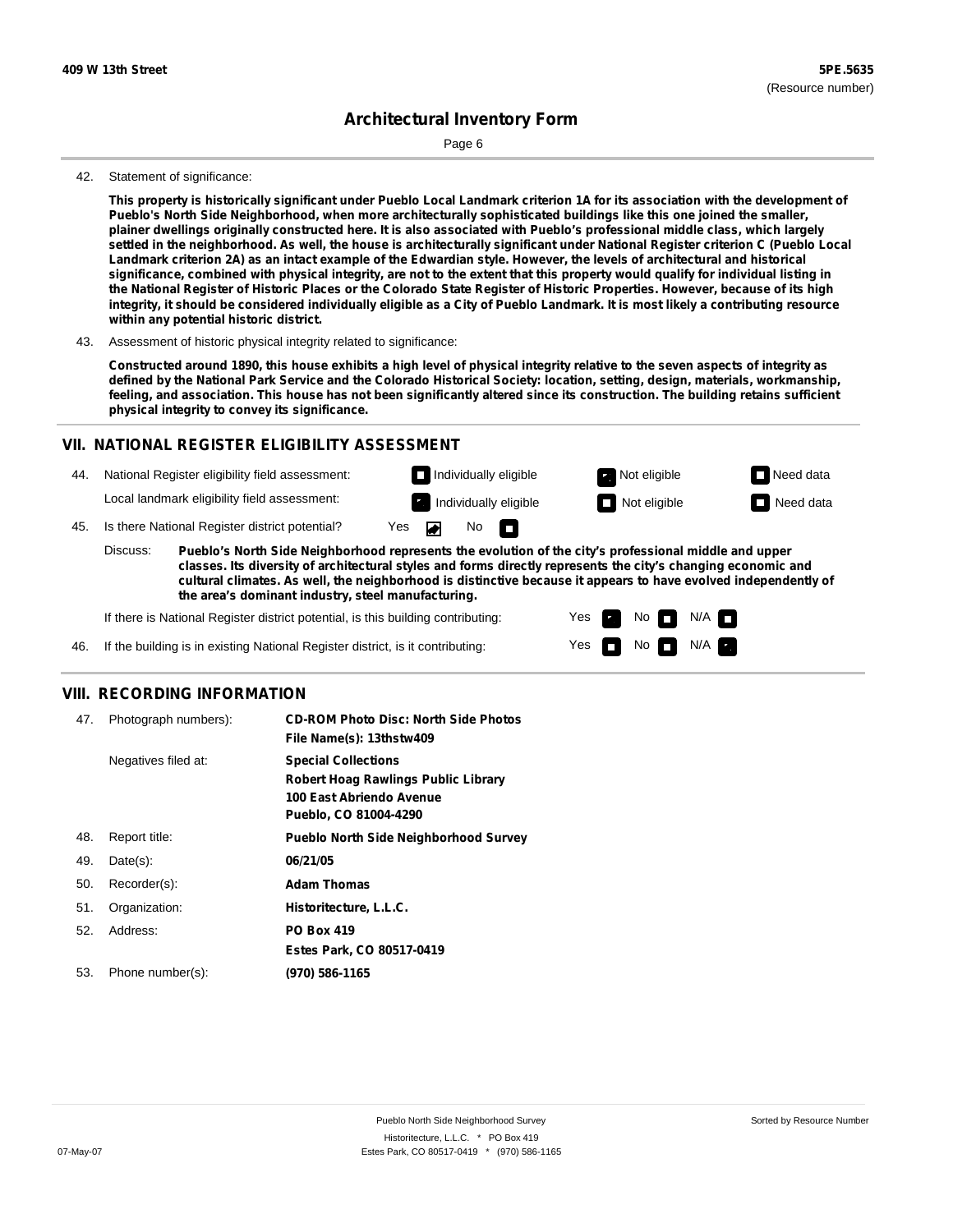Page 7